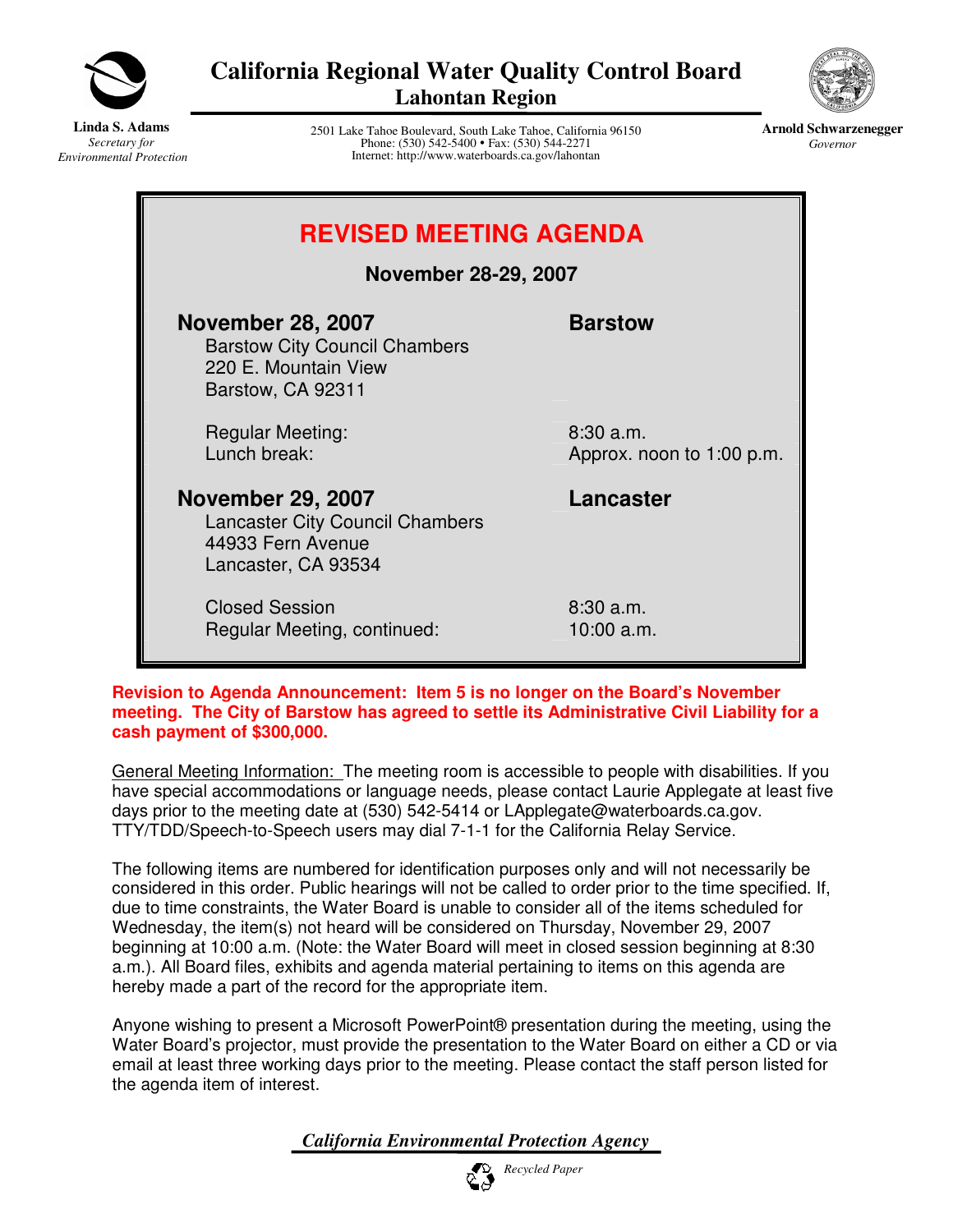## **NOTICE**

#### **Submittal of Written Material for Water Board Consideration**

**In order to ensure that the Water Board has the opportunity to fully study and consider written material, it is necessary to submit it at least ten (10) days before the meeting unless otherwise specified. This will allow distribution of material to the Board Members in advance of the meeting. Pursuant to Title 23 California Code of Regulations Section 648.4, the Water Board may refuse to admit written testimony into evidence unless the proponent can demonstrate why he or she was unable to submit the material on time or that compliance with the deadline would otherwise create a hardship. If any other party demonstrates prejudice resulting from admission of the written testimony, the Water Board may refuse to admit it.**

**A copy of the procedures governing Regional Water Board meetings may be found at Title 23, California Code of Regulations, Section 647 et seq., and is available upon request. Hearings before the Water Board are not conducted pursuant to Government Code Section 11500 et seq***.*

## *Wednesday, November 28, 2007 – 8:30 a.m. (Location: Barstow)*

#### **INTRODUCTIONS**

#### **1. PUBLIC FORUM**

Any person may address the Board regarding a matter within the Board's jurisdiction that is not related to an item on this meeting agenda. Comments will generally be limited to five minutes, unless otherwise directed by the Chair. Any person wishing to make a longer presentation should contact the Executive Officer at least ten days prior to the meeting. Comments regarding matters that are scheduled for future meetings (see [http://www.waterboards.ca.gov/lahontan/](http://www.waterboards.ca.gov/lahontan/board_info/agenda/)board\_info/agenda/ will be restricted.

#### **2. MINUTES**

**Minutes of the Regular Meeting of October 10-11, 2007 in South Lake Tahoe.** (Laurie Applegate)

#### **REVISED WASTE DISCHARGE REQUIREMENTS**

**3. Pacific Gas and Electric Company - [Revised](http://www.waterboards.ca.gov/lahontan/board_info/agenda/2007/nov/item3_wdrmrp.pdf) Central Area In-situ Remediation Pilot Study Project, San [Bernardino](http://www.waterboards.ca.gov/lahontan/board_info/agenda/2007/nov/item3_wdr.pdf) County** (The Board will consider adoption of Revised Waste Discharge Requirements to regulate additional discharges associated with the clean up of a chromium plume in groundwater in Hinkley. This Item will be considered along with Item No. 6.) (Lisa Dernbach)

## **AMENDED WASTE DISCHARGE REQUIREMENTS**

**4. Pacific Gas and Electric [Company](http://www.waterboards.ca.gov/lahontan/board_info/agenda/2007/nov/item4.pdf) - Desert View Dairy Land Treatment Unit Extraction System Optimization Project, San Bernardino County - Board Order No. R6V-2004-0034A1** (The Board will consider adoption of Amended Waste Discharge Requirements. This Item will be considered along with Item No. 7.) (Joe Koutsky)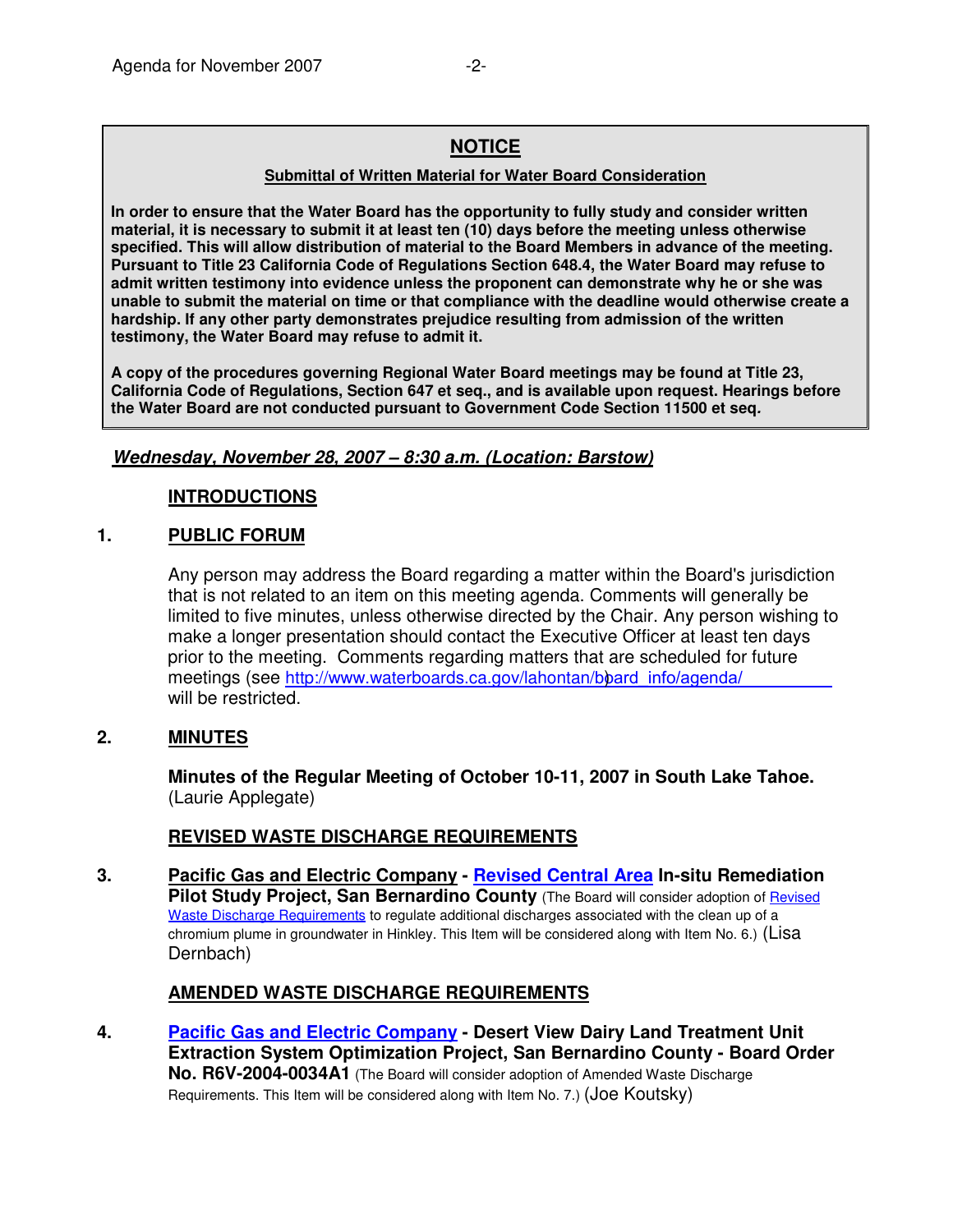**5. Public Hearing - Consideration of an Administrative Civil Liability Order for the City of Barstow for the Violation of Waste Discharge Prohibitions Specified by the Water Quality Control Plan for the Lahontan Region and for the Violation of Board Order No. 6-94-26, for the Unauthorized Discharge of Untreated Wastewater to Half Way Wash and the Mojave River on May 20 and 21, 2006, Barstow, San Bernardino County – WDID No. 6B360101001 (Written comments are due by 11:00 a.m. on November 19, 2007.)** (The Board will be considering whether to affirm, modify, or reject Administrative Civil Liability Complaint No. R6V-2007-0026 in the amount of \$300,000, or to refer the matter to the California Attorney General. Administrative Civil Liability Complaint No. R6V-2007-0026 was issued in response to the May 20-21, 2006 discharge of untreated wastewater from the City of Barstow's Wastewater Treatment Facility to Half Way Wash and the Mojave River.) (Scott C. Ferguson/John Steude)

## **OTHER BUSINESS**

- **6. Public [Hearing](http://www.waterboards.ca.gov/lahontan/board_info/agenda/2007/nov/item6.pdf) - Resolution Certifying a Subsequent Mitigated Negative Declaration for Pacific Gas and Electric Company's Revised Central Area Insitu Remediation Pilot Study Project, San Bernardino County** (The Board will consider adopting a Resolution certifying a subsequent mitigated negative declaration for the proposed revised project. This Item will be considered along with Item No. 3.) (Lisa Dernbach)
- **7. Public [Hearing](http://www.waterboards.ca.gov/lahontan/board_info/agenda/2007/nov/item7.pdf) - Resolution Certifying a Mitigated Negative Declaration for the Pacific Gas and Electric Company Desert View Dairy Land Treatment Unit Extraction System Optimization Project, Hinkley, San Bernardino County** (The Regional Board will consider adopting a Resolution certifying a Mitigated Negative Declaration for the Extraction Optimization Project. This Item will be considered along with Item No. 4.) (Joe Koutsky)
- **8. Resolution Authorizing the Executive Officer to Sign the Record of [Decision/Remedial](http://www.waterboards.ca.gov/lahontan/board_info/agenda/2007/nov/item8.pdf) Action Plan for Armitage Field Operable Unit, China Lake Naval Air Weapons Station, China Lake, Kern County** (The Board will consider authorizing the Executive Officer to accept the cleanup remedial actions as documented in the Navy's Record of Decision/Remedial Action Plan.) (Douglas Feay)
- **9. [Executive](http://www.waterboards.ca.gov/lahontan/board_info/agenda/2007/nov/item9.pdf) Officer's Report** (The Board will not be asked to take any formal action; however, it may provide direction to staff.) (Harold Singer)
	- **--- Discussion of Standing Items**
	- **--- Notification of Spills (Pursuant to Section 13271, California Water Code and Section 25180.7, California Health and Safety Code)**
	- **--- Notification of Closure of Underground Storage Tank Cases (Pursuant to Article 11, Division 3, Chapter 16, Title 23, California Code of Regulations)**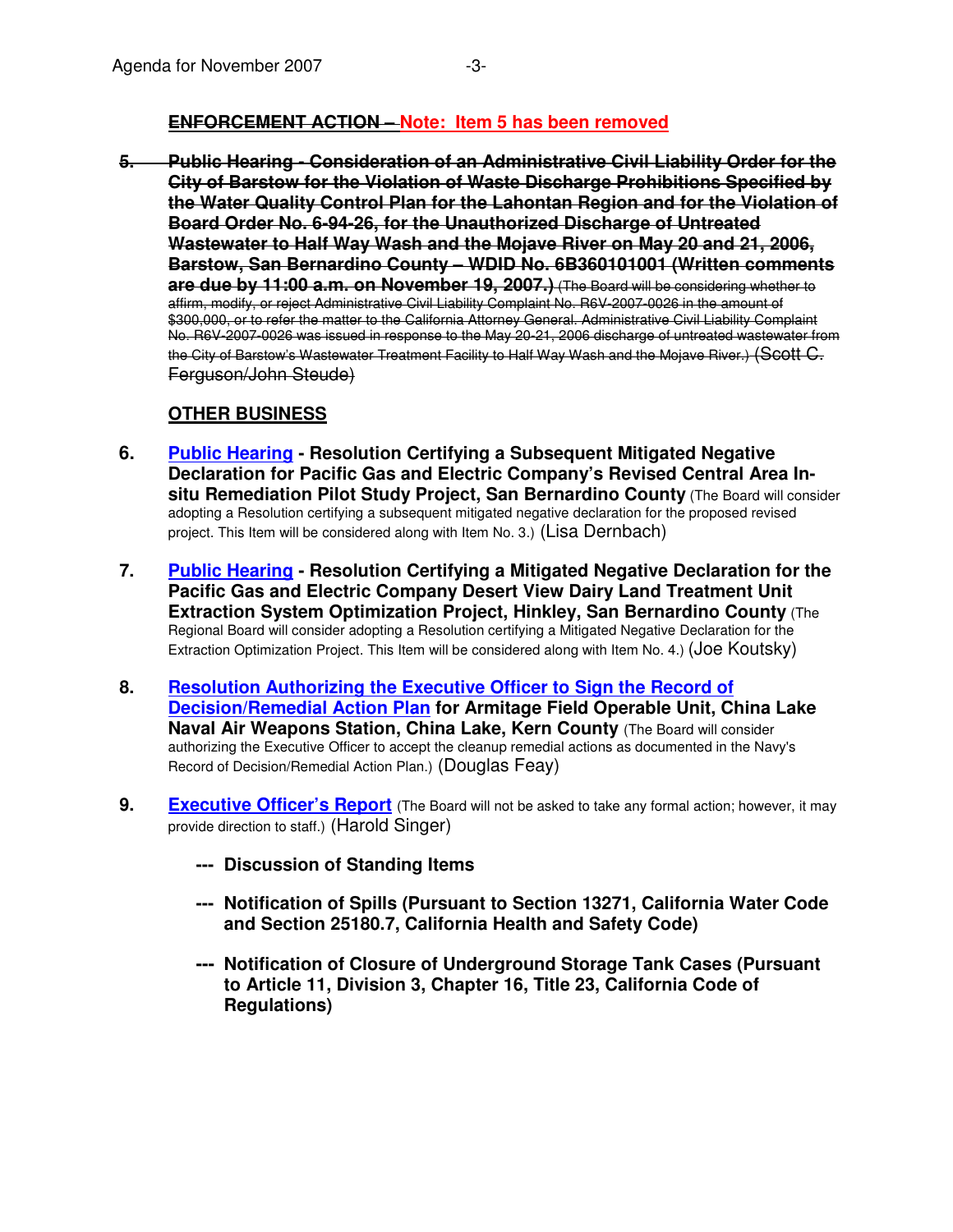- a. **Discussion of Significant Exposure to Litigation. Authority: Government Code Section 11126(e)(2)(B)(I).**
- b. **Discussion of Significant Exposure to Litigation, Leviathan Mine, Alpine County. Authority**: **Government Code Section 11126(e)(2)(B)(I).**
- c. **Discussion to Decide Whether to Initiate Litigation. Authority: Government Code Section 11126(e)(2)(c)(I).**
- d. **Deliberation on a Decision to be Reached Based Upon Evidence Introduced in a Hearing. The Board may meet in closed session to deliberate on evidence presented at the March 14-15, 2007 and May 23-24, 2007 Water Board meetings concerning: Proposed Cease and Desist Order No. R6V-2004-0038-A01 for County Sanitation District No. 14 of Los Angeles County; and, Proposed Cease and Desist Order No. R6V-2004-0039-A01 for County Sanitation District No. 20 of Los Angeles County. Authority: Government Code Section 11126(c)(3).**
- e. **Discussion of Litigation: County Sanitation District No. 14 of Los Angeles County v. Regional Water Quality Control Board, Lahontan Region, Los Angeles County Superior Court Case No. BS095981. Authority: Government Code Section 11126(e).**
- f. **Discussion of Litigation: County Sanitation District No. 20 of Los Angeles County v. Regional Water Quality Control Board, Lahontan Region, Los Angeles County Superior Court Case No. BS096057. Authority: Government Code Section 11126(e).**
- g. **Discussion of Litigation filed by the State of California and the Regional Water Quality Control Board, Lahontan Region, v. Glen R. Hammond and Limited Partners, Kern County Superior Court Case No. 235695. Authority: Government Code Section 11126(e).**
- h. **Discussion of Litigation: Regional Water Quality Control Board, Lahontan Region v. Mary Ann Ferguson, et al., Placer County Superior Court Case No. T CV 1002. Authority: Government Code Section 11126(e).**
- i. **Discussion of Litigation: People of the State of California ex rel. California Regional Water Quality Control Board, Lahontan Region v. Thomas E. Erickson et al., El Dorado Superior Court Case No. SC20010089. Authority: Government Code Section 11126(e).**
- j. **Discussion of Personnel Matters. Authority: Government Code Section 11126(a).**

<sup>\*</sup> At any time during the regular session, the Board may adjourn to a closed session to consider litigation, personnel matters, or to deliberate on a decision to be reached based upon the evidence introduced in the hearing. Discussion of litigation is within the attorney-client privilege and may be held in closed session. Authority: Government Code Section 11126(a), (c)(3) and (e).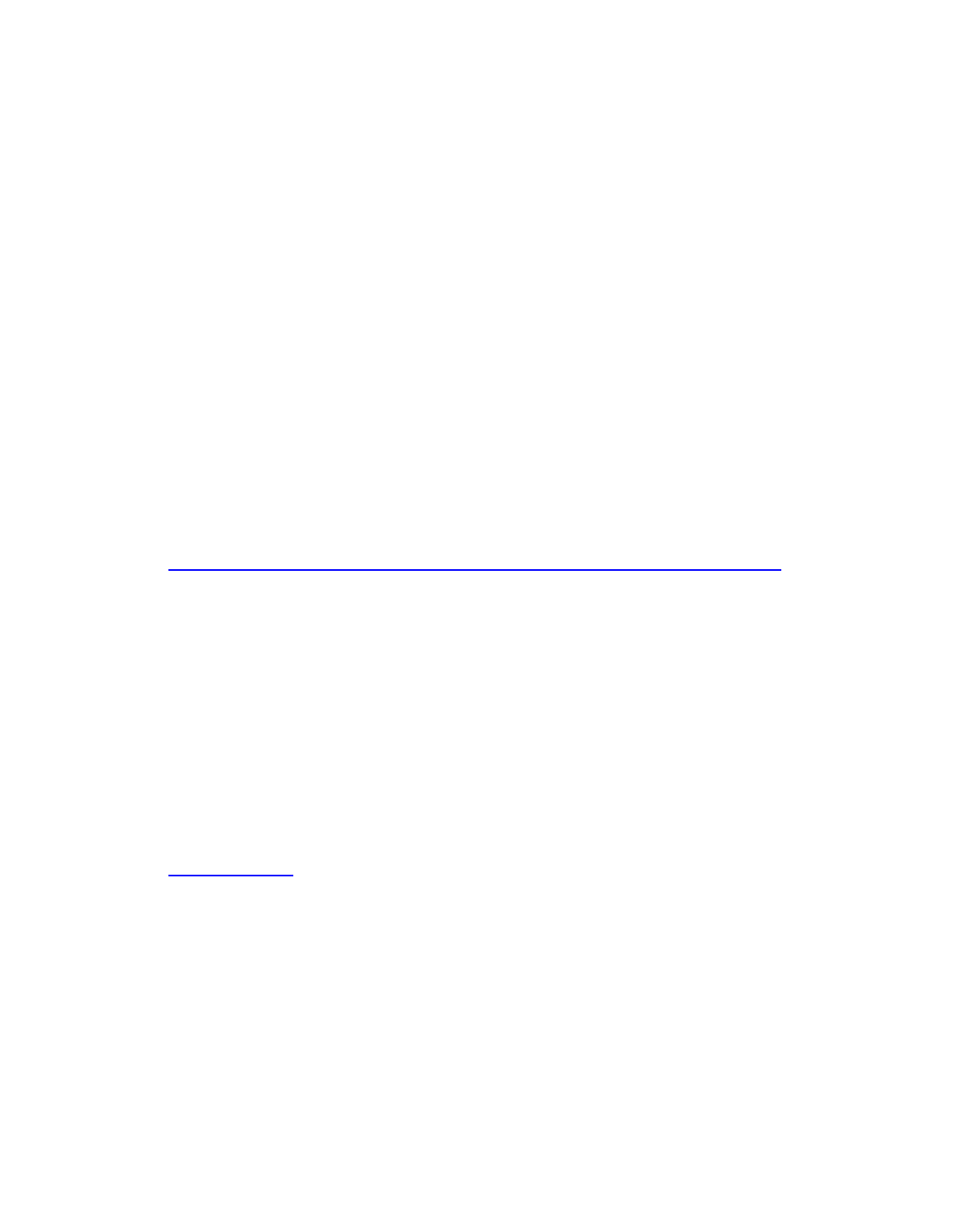# NOT E

Submittal o Written aterial or Water Board onsideration

n order to ensure that the Water Board has the opportunity to ully study and consider written material, it is necessary to submit it at least ten (10) days be ore the meeting unless otherwise speci ied. This will allow distribution o material to the Board embers in advance o the meeting. Pursuant to Title 23 ali ornia ode o egulations Section 8., the Water Board may re use to admit written testimony into evidence unless the proponent can demonstrate why he or she was unable to submit the material on time or that compliance with the deadline would otherwise create a hardship. any other party demonstrates prejudice resulting rom admission o the written testimony, the Water Board may re use to admit it.

copy o the procedures governing egional Water Board meetings may be ound at Title 23, ali ornia ode o equiations. Section 7 et se .. and is available upon re uest. Hearings be ore the Water Board are not conducted pursuant to overnment ode Section 11 00 et se.

Wednesday, November 28, 2007 - 8:30 a.m. (Location: Barstow)

**TONS** <del>NT 0 -</del>

#### $\mathbf{1}$ P BL  $\Omega$

Any person may address the Board regarding a matter within the Board's jurisdiction that is not related to an item on this meeting agenda. Comments will generally be limited to five minutes, unless otherwise directed by the Chair. Any person wishing to make a longer presentation should contact the Executive Officer at least ten days prior to the meeting. Comments regarding matters that are scheduled for future meetings (see http://www.waterboards.ca.gov/lahontan/b)o a r d i n f o / a g e n d a / will be restricted.

#### $2.$ N TES

inutes o the egular eeting o October 10-11, 2007 in South La e Tahoe. (Laurie Applegate)

E SE W STE S H E E E ENTS

 $3<sub>1</sub>$ Paci ic as and Electric ompany - evised entral rea n-situ emediation **Pilot Study Project, San Bernardino** ounty (The Board will consider adoption of Revised Waste Discharge Requirements to regulate additional discharges associated with the clean up of a chromium plume in groundwater in Hinkley. This Item will be considered along with Item No. 6.) (Lisa Dernbach)

EN E W STE S H E E E ENTS

Paci ic as and Electric ompany esert iew airy Land Treatment nit E traction System Optimi ation Project, San Bernardino ounty - Board Order No. -200 -003 1 (The Board will consider adoption of Amended Waste Discharge Requirements. This Item will be considered along with Item No. 7.) (Joe Koutsky)